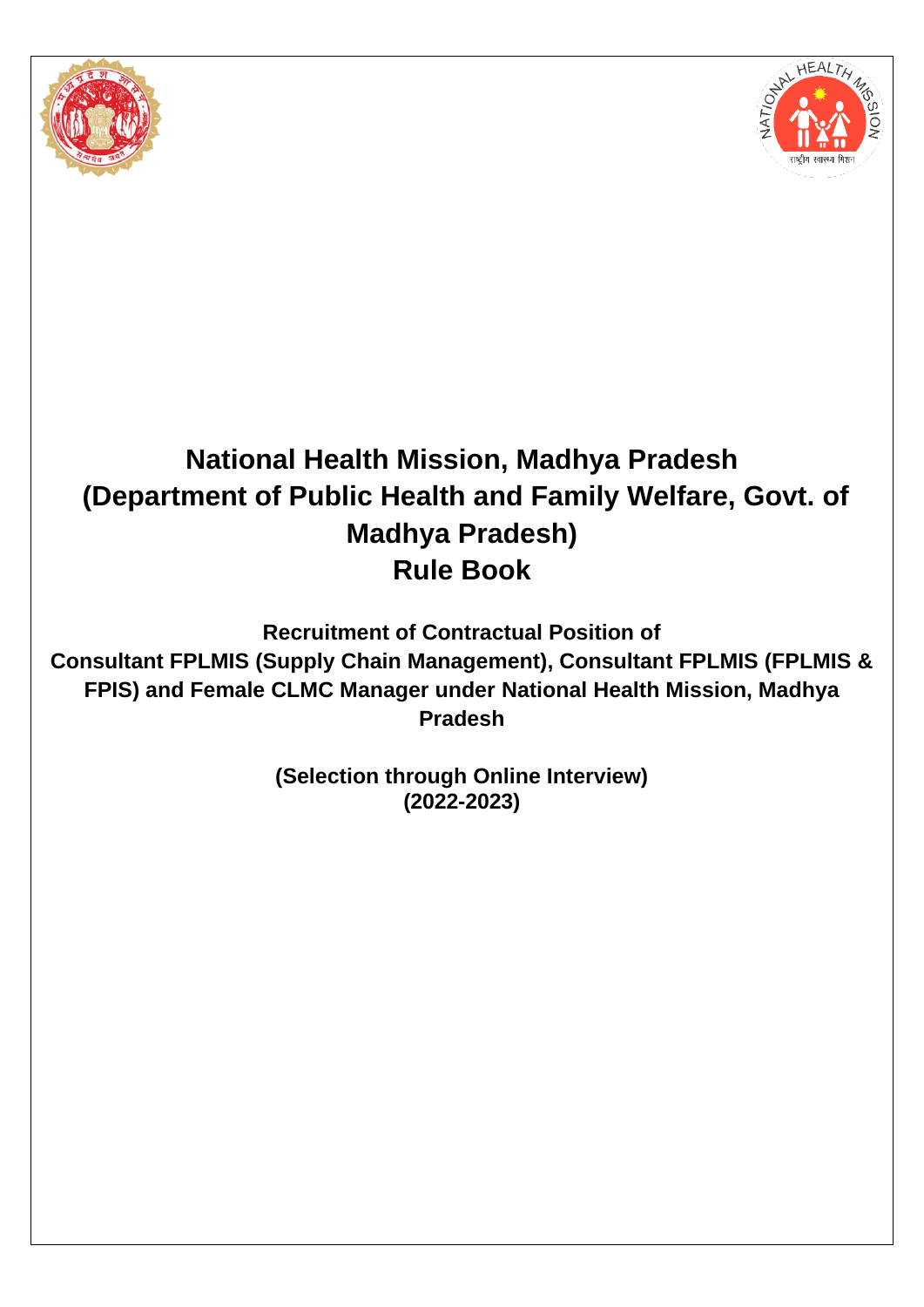# **National Health Mission, Madhya Pradesh**

**National Health Mission (NHM), Madhya Pradesh** invites online applications for Contractual Positions of **Consultant FPLMIS (Supply Chain Management), Consultant FPLMIS (FPLMIS & FPIS) and Female CLMC Manager.**

**NHM, MP,** invites Online applications for the posts to be filled by eligible candidates for contractual vacancies. This contract will be till **March 31, 2023,** which can be renewed as per the acceptance in the annual action plans for the coming years:

#### **1. Details of Contractual Position:**

| <b>S. No.</b> | <b>Name of Contractual Post</b>                       | <b>Total Vacant Post   Position Level</b> |                                                                    |
|---------------|-------------------------------------------------------|-------------------------------------------|--------------------------------------------------------------------|
|               | <b>Consultant FPLMIS (Supply Chain</b><br>Management) |                                           | <b>State Level</b>                                                 |
| $\mathbf{2}$  | <b>Consultant FPLMIS (FPLMIS &amp;</b><br>FPIS)       |                                           | <b>State Level</b>                                                 |
| 3             | Female CLMC Manager                                   | 2                                         | J.P Hospital (DH) Bhopal<br>and MCH; MGM Medical<br>college Indore |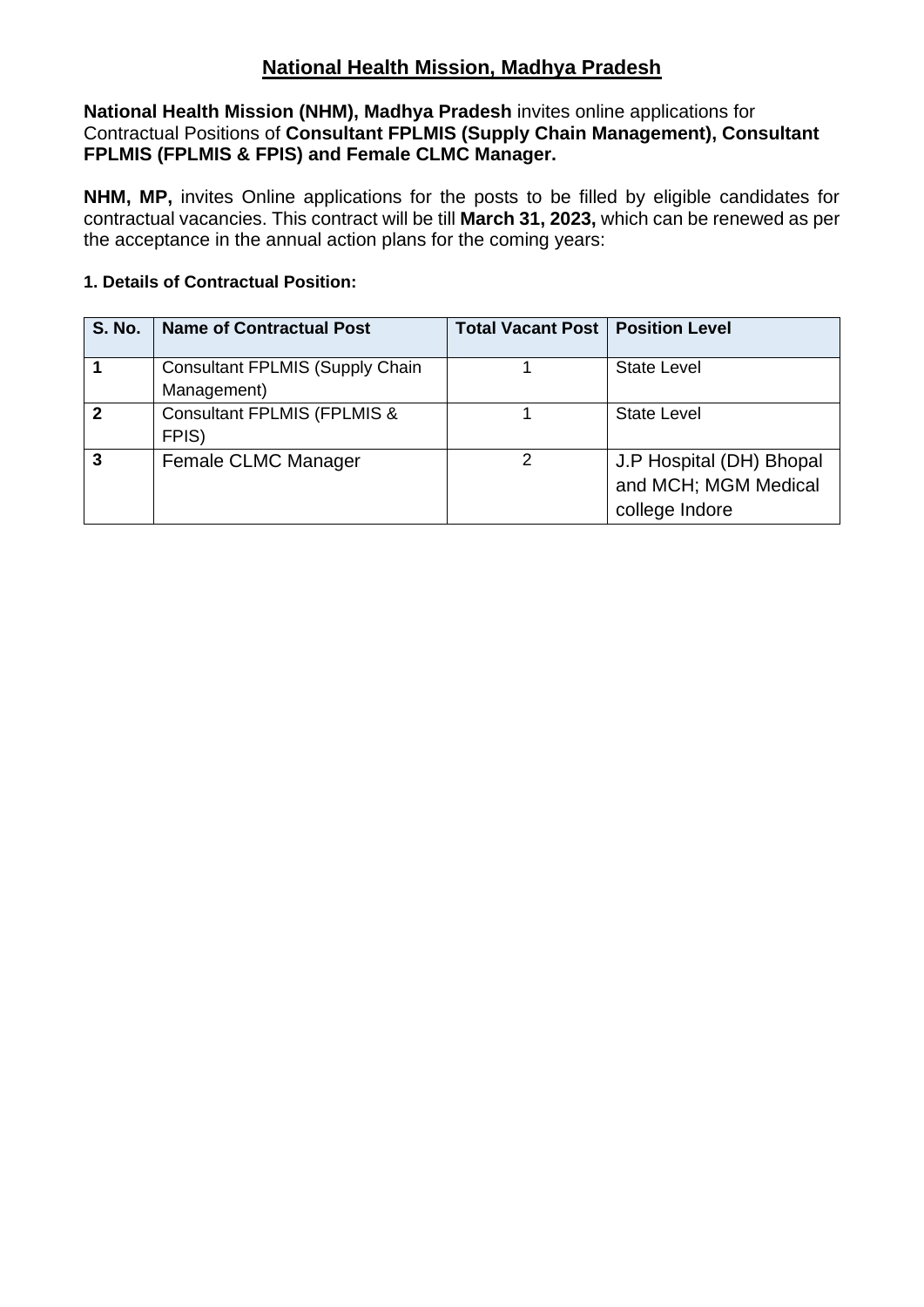#### **2. Recruitment Process:**

| 1. Post Graduate Degree in Social Science/                                                                                      |
|---------------------------------------------------------------------------------------------------------------------------------|
| Social Work/ Management/ Public Health; and                                                                                     |
| 2. Diploma/ Degree in Computer Application.                                                                                     |
|                                                                                                                                 |
|                                                                                                                                 |
| Minimum 05 year of experience in Monitoring                                                                                     |
|                                                                                                                                 |
|                                                                                                                                 |
| 1. Post graduate degree in Social Science/                                                                                      |
| Social Work/ Management/ Public Health; and                                                                                     |
| 2. Diploma/ Degree in Computer Application.                                                                                     |
|                                                                                                                                 |
|                                                                                                                                 |
| Minimum 05 year of experience in Monitoring                                                                                     |
|                                                                                                                                 |
|                                                                                                                                 |
| 1. Female Candidates having Master's degree                                                                                     |
|                                                                                                                                 |
|                                                                                                                                 |
| Science in Food & Nutrition) / MSc Nutrition                                                                                    |
|                                                                                                                                 |
| Dietetics / M.Sc. in Food Science and Nutrition                                                                                 |
| with at least 55% marks (without rounding off)                                                                                  |
| recognized from university/institution in India.                                                                                |
|                                                                                                                                 |
| 2. Degree/Diploma in Computer Application                                                                                       |
|                                                                                                                                 |
| Minimum 2 years' experience in a hospital                                                                                       |
| setting / Diagnostic Laboratory / Blood Bank                                                                                    |
|                                                                                                                                 |
|                                                                                                                                 |
| Past experience of working in comprehensive                                                                                     |
|                                                                                                                                 |
| management unit. (*Lactation management                                                                                         |
| unit refers to hospitals at district/ sub district                                                                              |
| level where dedicated counselors were/are                                                                                       |
| working on improving breastfeeding practices)                                                                                   |
| in Public Health / Hospital Management /<br>Health Care Management / M.Sc. (Home<br>and Dietetics/ M.Sc. Clinical Nutrition and |

**Note- If the number of posts is 1, the reservation roster is not to be followed for such posts.**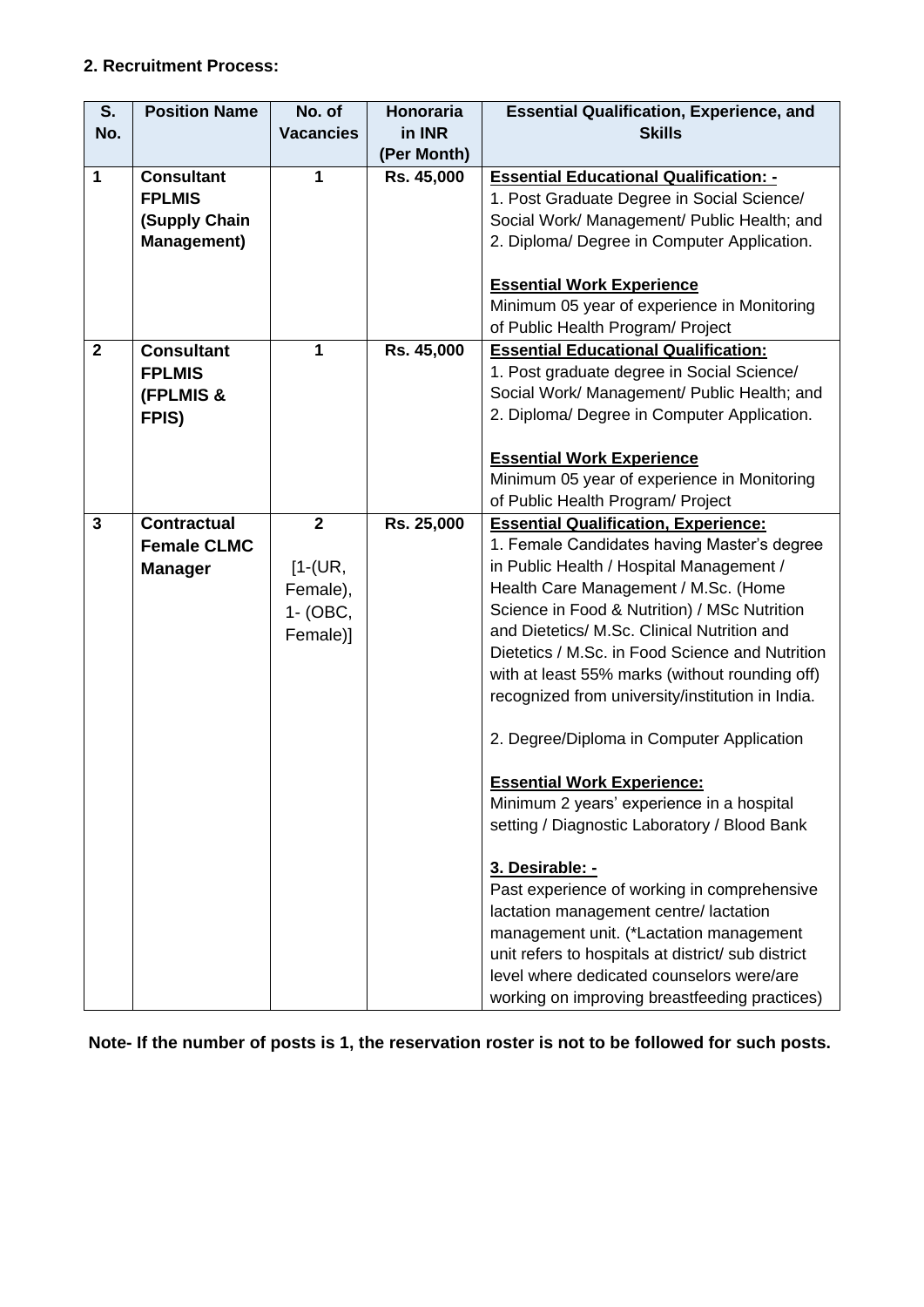#### **Important Instruction:**

(1) Online Applications will be received from **21.02.2022**. The Last Date of submission of the online application is **23.03.2022.**

(2) Initial appointments will be till **March 31, 2023**, purely on a contractual basis, renewable subject to **Government of Madhya Pradesh** approval and satisfactory performance. Any claim for absorption in the regular position shall not be entertained in the future.

(3) **Mission Director, National Health Mission Madhya Pradesh**, will have the right to suspend/ cancel any application/ entire process at any stage without giving any reason. (4) If at any stage of recruitment, it is found that the candidate does not fulfill the eligibility criteria and/or that she/ he has furnished incorrect/false information /certificate/documents or has suppressed any material fact(s), his/her candidature will stand cancelled. The decision of the **NHM, MP** in any matter relating to the recruitment at any stage of the recruitment process will be final and binding upon the candidates.

(5) Any candidate against whom a criminal case is considered in the court or has been punished by the court will be disqualified (will not be eligible).

(6) **Only full-time courses** shall be considered for the above qualifications.

(7**) Only post qualification experience** shall be considered for all the above-mentioned positions.

(8) Only post-registration experience shall be considered for the positions having essential criteria of registration with respective councils.

(9) In case of CGPA/ GPA, applicants shall provide marks details in percentage at the time of filling the online form, and documentary proof for the basis of calculation of percentage shall be produced whenever it is required. If any applicants fail to present the above supporting documents, she/he shall be liable for the disqualification/ cancellation of her/ his candidature.

(10) No. of position will be varied as per the requirement of **NHM MP**.

(11) The above positions may be filled through online Interview basis.

(12) The Place of posting will be allocated to the candidates purely as per merit basis.

(13) **Mission Director, National Health Mission Madhya Pradesh**, shall have the sole discretion to call the eligible candidates for the personal interview. Minimum eligibility in terms of the ToR shall not make any candidate eligible to claim an invitation for the Online Interview. **M.D. NHM, M.P** shall constitute a screening committee to further shortlist the eligible candidates on a set scoring criteria/ matrix in the ratio of **1:10** for the Online Interview against each vacancy. (Please refer to **Appendix-I** for Scoring Matrix under Selection Process Note)

**Note:** In the event, less than 10 candidates qualify for Personal Interview based on eligibility, Personal Interview may be carried out with the available number of qualified/ shortlisted candidates.

(14) In case of a tie in between the two candidates, preference shall be given as per the details mentioned below in descending order

(i) Preference shall be given to an elder candidate;

(ii) Even if tie persist in the case of date of birth of the candidates, the candidate obtaining the highest mark in 12th/ Higher Secondary shall be given preference.

(15) Regarding citizenship and permanent resident: - candidate for the post

(A) be a citizen of India

(B) can be a citizen of Nepal;

(C) if 'B', certificates has been given under the applicable rules of MP Civil Services Recruitment Rules 1961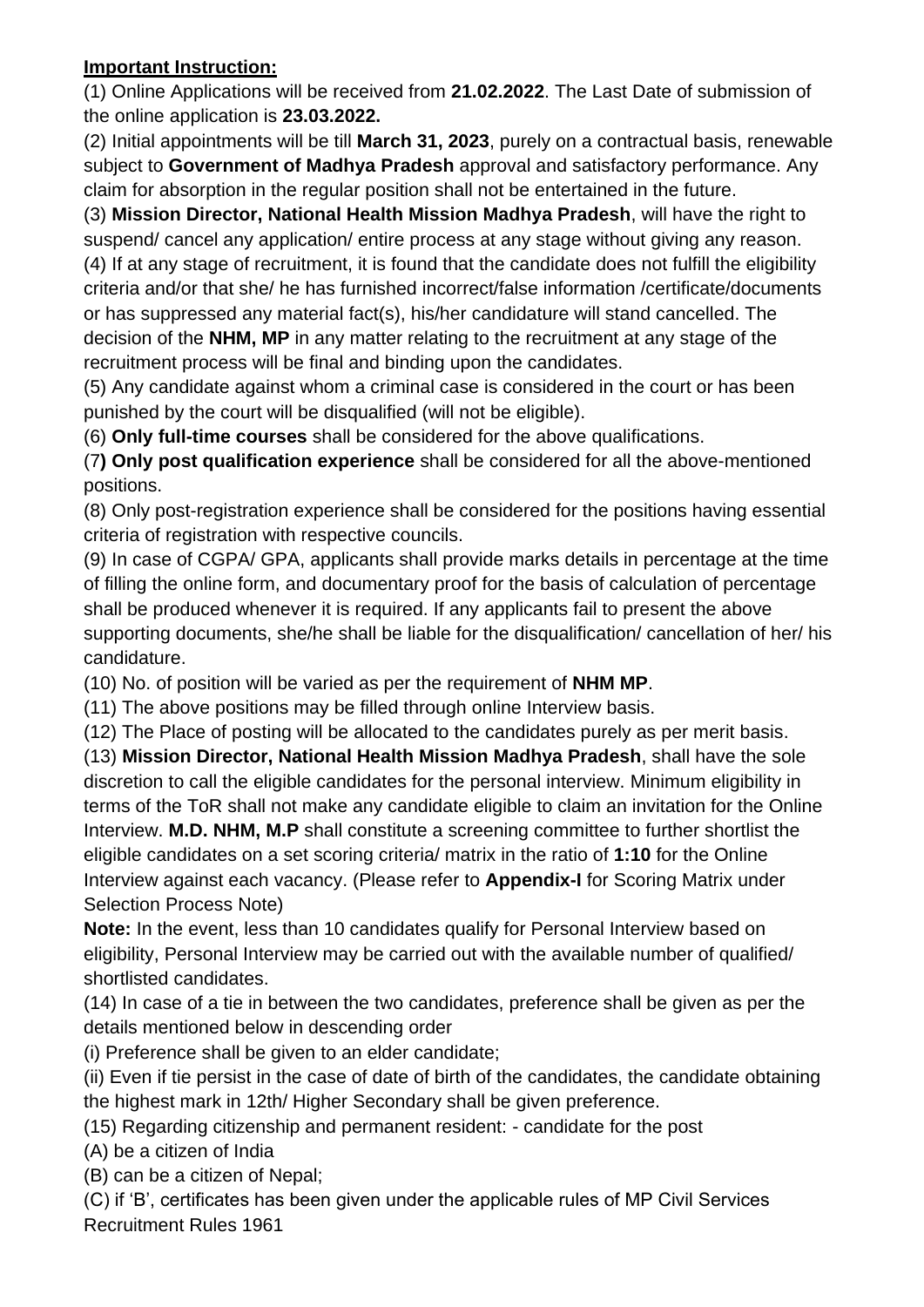(16) The provision of Human Resource Manual 2018 will be applicable for recruitment of contractual vacant post under National Health Mission, Madhya Pradesh.

(17) **\*Age Limit:** 21-40 Years (Five Years relaxation for ST, SC, OBC and Women (UR/ Reserved Category)

Regarding the upper age limit, General Administration Department circular number C 3- 8/2016/1/3 dated July 04, 2019, amendments issued from time to time will be deemed to be applicable.

## **Note: Reference Dates for Computing Age, Qualification and Experience:**

- (i) Age computing Reference Date: **01.01.2022**
- (ii) Reference date for computing qualification and experience, etc.: **01.01.2022**

Clarification: 10th passed certificate/ marks sheet shall be a valid/ reference document for the computing of age and other government-approved documents shall also be considered for the calculation of the age of the candidate.

# **(18) Online Application Form:**

## (18.1) **Candidates are required to upload the following self-attested documents at the time of submission of online application form, without which the application will not be accepted:**

(18.1.1) Marksheet of High School Certificate Examination

(18.1.2) Marksheet of Higher Secondary (10+2) Examination

(18.1.3) Marksheet of all years of passing examination of essential educational qualification through which educational eligibility and percentage (%) filled by applicant can be validated

(18.1.4) Complete Experience Certificates through which experience eligibility and duration of experience filled by applicant can be checked/ validated;

(18.1.5) Valid Caste Certificate issued by the competent authority (For post where reservation is applicable)

## **(18.1.6) Domicile Certificate of Madhya Pradesh.**

(18.2) In the above documents, if the information is also mentioned in the back pages, then it will be mandatory to upload it too;

(18.3) No document will be accepted after the closing date of application;

(18.4) Applicants are required to provide all the mandatory information [Marked with \* (asterisk) sign] in the application form;

## (**18.5) Candidates failing to upload prescribed documents in the relevant sections of the Online Application Form, shall be disqualified.**

(18.6) The applicants must ensure that all the details are correctly filled and successfully submitted online before the closing date. Applicants should ensure that the Applicant Status on Application Form is "Submitted Successfully"; **Half-filled applications** shall be treated as incomplete and shall be deemed to be rejected;

(18.7) Incomplete details in application or application submitted without photograph along with signature/supporting documents shall be rejected;

(18.8) Request for change or correction of any information shall not be entertained once the online form is submitted. However, after the publication of the screening outcome, if there would be any query regarding the screening outcome and their status. Candidates shall be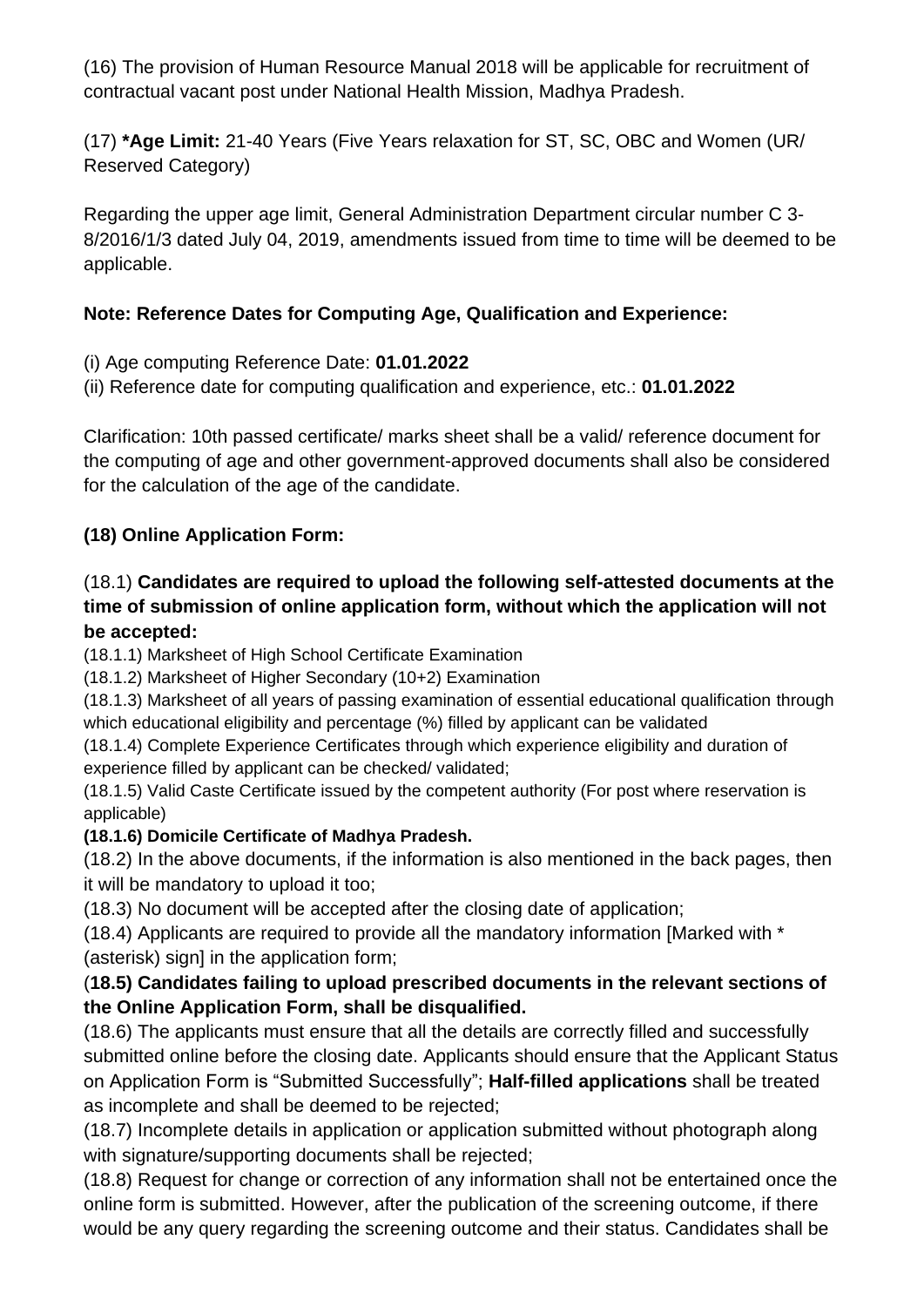given **2-4 days** (Depending upon **NHM, MP** approval) to raise their queries. The screening committee shall reply to the candidates' queries within four working days of receipt of the query on the online module created for the same. Based on the conclusion of the screening committee, the screening remark of a candidate may change;

# **(19) Document Verification Process:**

(a) The Document Verification / Joining Formalities shall be done at the **NHM Office, Bhopal**;

(b) The shortlisted candidates need to produce the required details which were asked at the time of filling online application form (personal, education, registration, etc.) by the applicants for the document validation process;

(c) The candidature of shortlisted candidates who do not possess requisite credential/ documents/ registration as per the **ToR** required in the advertisement will be treated as cancelled for selection;

(d) Candidates shall also be deemed to be disqualified for misrepresentation of the facts as per acceptance of declaration given at the time of submitting the online application form; (e) Candidates who shall not report at the allotted location within the stipulated time period shall not be provided with any other opportunity for joining the position, and the position shall be offered to the next candidate in the merit list.

# **(20) Other Instruction and Guidelines:**

**20.1** Selected candidates need to produce the following original documents/ credentials, Offer Letter, Original and xerox copy at the time of joining within the stipulated time

(a) 10<sup>th</sup> or High School/ Higher Secondary and Yearly/ Semester wise Mark Sheet of all passed course of the candidates and requisite credential/ documents/ registration as per the **ToR** required in the advertisement;

(b) Latest Passport Size two photographs;

(e) Latest Medical Fitness Certificate, not more than 15 days old from the date of issuance of an offer letter;

(f) Copy of E-offer letter;

(g) In the absence of any of the above certificate/ documents, candidates shall be declared ineligible for the post and any representation for this shall not be entertained;

(h) For the pregnant candidate, Medical Fitness Certificate issued by District Medical Board shall be applicable at the time of joining, and joining shall be ensured only on the submission of the above certificate.

## (21) **Right to Amend the Selection Process:**

**National Health Mission** reserves the right to amend the rules and process at any time of the selection. Any such amendments shall be valid and binding upon.

(22) Any dispute pertaining to the above recruitment process shall be under the jurisdiction of Madhya Pradesh.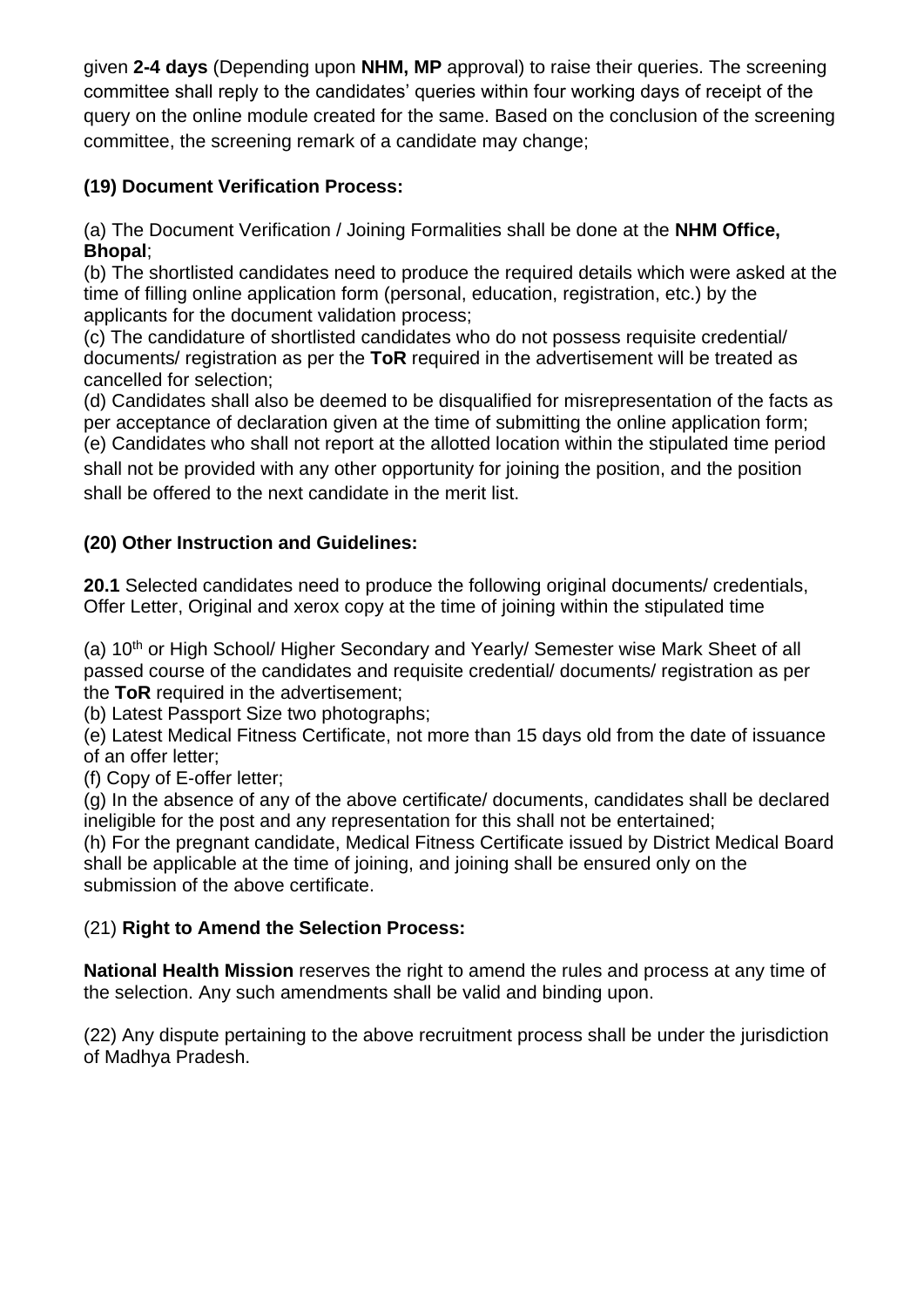|                     | <b>SCORING MATRIX (State Level Contractual Vacancy Recruitment NHM, MP), 2022-23</b><br><b>Appendix-I</b> |             |                                     |                 |                                                                                                                 |  |  |  |
|---------------------|-----------------------------------------------------------------------------------------------------------|-------------|-------------------------------------|-----------------|-----------------------------------------------------------------------------------------------------------------|--|--|--|
|                     | (For Preparing the Merit-list/ Shortlist for Personal Interview)                                          |             |                                     |                 |                                                                                                                 |  |  |  |
| (Maximum Marks-100) |                                                                                                           |             |                                     |                 |                                                                                                                 |  |  |  |
| #                   | <b>Parameters</b>                                                                                         | Max.        | <b>Mark% of Essential</b>           | <b>Score</b>    | <b>Description of Evaluation</b>                                                                                |  |  |  |
|                     |                                                                                                           | <b>Mark</b> | <b>Qualification and Additional</b> | <b>Obtained</b> |                                                                                                                 |  |  |  |
|                     |                                                                                                           | <b>S</b>    | <b>Essential Experience</b>         |                 |                                                                                                                 |  |  |  |
|                     |                                                                                                           |             | (in Months)                         |                 |                                                                                                                 |  |  |  |
|                     | Essential                                                                                                 | 50          | 100%                                | 50              | Marks shall be awarded based on candidate percentage of mark secured in completion of essential                 |  |  |  |
|                     | Qualifications                                                                                            |             |                                     |                 | qualification which is required for a position as per ToR.                                                      |  |  |  |
|                     |                                                                                                           |             |                                     |                 | If a candidate has secured 60% marks for her/his qualification which is essential for the position as per the   |  |  |  |
|                     |                                                                                                           |             |                                     |                 | ToR, a total of 30 marks shall be awarded out of 50 Marks. (e.g. 50X60%=30 Marks)                               |  |  |  |
|                     |                                                                                                           |             |                                     |                 | <b>Consideration of Essential Qualification for awarding Marks:</b>                                             |  |  |  |
|                     |                                                                                                           |             |                                     |                 | (a) Higher essential qualification shall be considered for awarding marks; (e.g., if an essential qualification |  |  |  |
|                     |                                                                                                           |             |                                     |                 | is required for any position as B.Sc. Nursing along with any PG Degree, in the event of this PG Degree,         |  |  |  |
|                     |                                                                                                           |             |                                     |                 | shall be considered for awarding marks);                                                                        |  |  |  |
|                     |                                                                                                           |             |                                     |                 | (b) In case multiple essential qualifications are required for any position (e.g., MBA/ MSW/ MA Social Sc.,     |  |  |  |
|                     |                                                                                                           |             |                                     |                 | etc.) and the candidate possesses more than one similar above degrees, in the event of this candidate           |  |  |  |
|                     |                                                                                                           |             |                                     |                 | shall be awarded the marks based on the degree where s/he secured more marks in comparison to her/his           |  |  |  |
|                     |                                                                                                           |             |                                     |                 | other degree (But the details of such course should be mentioned in the Online Application Form filled by       |  |  |  |
|                     |                                                                                                           |             |                                     |                 | the candidate).                                                                                                 |  |  |  |
|                     |                                                                                                           |             |                                     |                 | Note:                                                                                                           |  |  |  |
|                     |                                                                                                           |             |                                     |                 | (a) Document validation team reserve the right for validation of Mark% of the candidate degree and any          |  |  |  |
|                     |                                                                                                           |             |                                     |                 | deviation recorded at the time Document Validation Process may disqualify the candidate.                        |  |  |  |
|                     |                                                                                                           |             |                                     |                 | (b) In the case of CGPA grading, the document validation team shall calculate the CGPA in percentage            |  |  |  |
|                     |                                                                                                           |             |                                     |                 | based on grading for which the candidate shall produce documentary proof for the basis of calculation of        |  |  |  |
|                     |                                                                                                           |             |                                     |                 | percentage. If an applicant fails to present the above-supporting documents, he/ she shall be liable for the    |  |  |  |
|                     |                                                                                                           |             |                                     |                 | disqualification/ cancellation of her/ his candidature                                                          |  |  |  |
| $\overline{2}$      | Essential                                                                                                 | 50          | 100% Marks for Additional 200       | 50              | Total score= 0.25 marks for each month of experience to the maximum of 50 marks.                                |  |  |  |
|                     | Experience                                                                                                |             | Months of Essential Experience      |                 |                                                                                                                 |  |  |  |
|                     |                                                                                                           |             | [Note: No marks shall be awarded    |                 | [Note: No marks shall be awarded on minimum number of years/ month on essential experience] (e.g. An            |  |  |  |
|                     |                                                                                                           |             | on a minimum number of years/       |                 | Applicant has total 37 months of experience and essential experience is required of 36 months, in such          |  |  |  |
|                     |                                                                                                           |             | months on essential experience]     |                 | scenario candidate shall be awarded mark for only one month, i.e. 1x0.25=0.25 Total Marks for experience        |  |  |  |
|                     |                                                                                                           |             |                                     |                 | criteria                                                                                                        |  |  |  |
|                     | <b>Total Marks</b>                                                                                        | 100         |                                     | 100             |                                                                                                                 |  |  |  |

Note:

1. The above matrix shall be used for the preparation of the merit list for the further selection process (i.e., Online Personal Interviews).

2. The score obtained by candidates as per the above matrix shall not be carried forward in the preparation of the final selection list. Only personal interviews obtained marks shall be considered for the selection.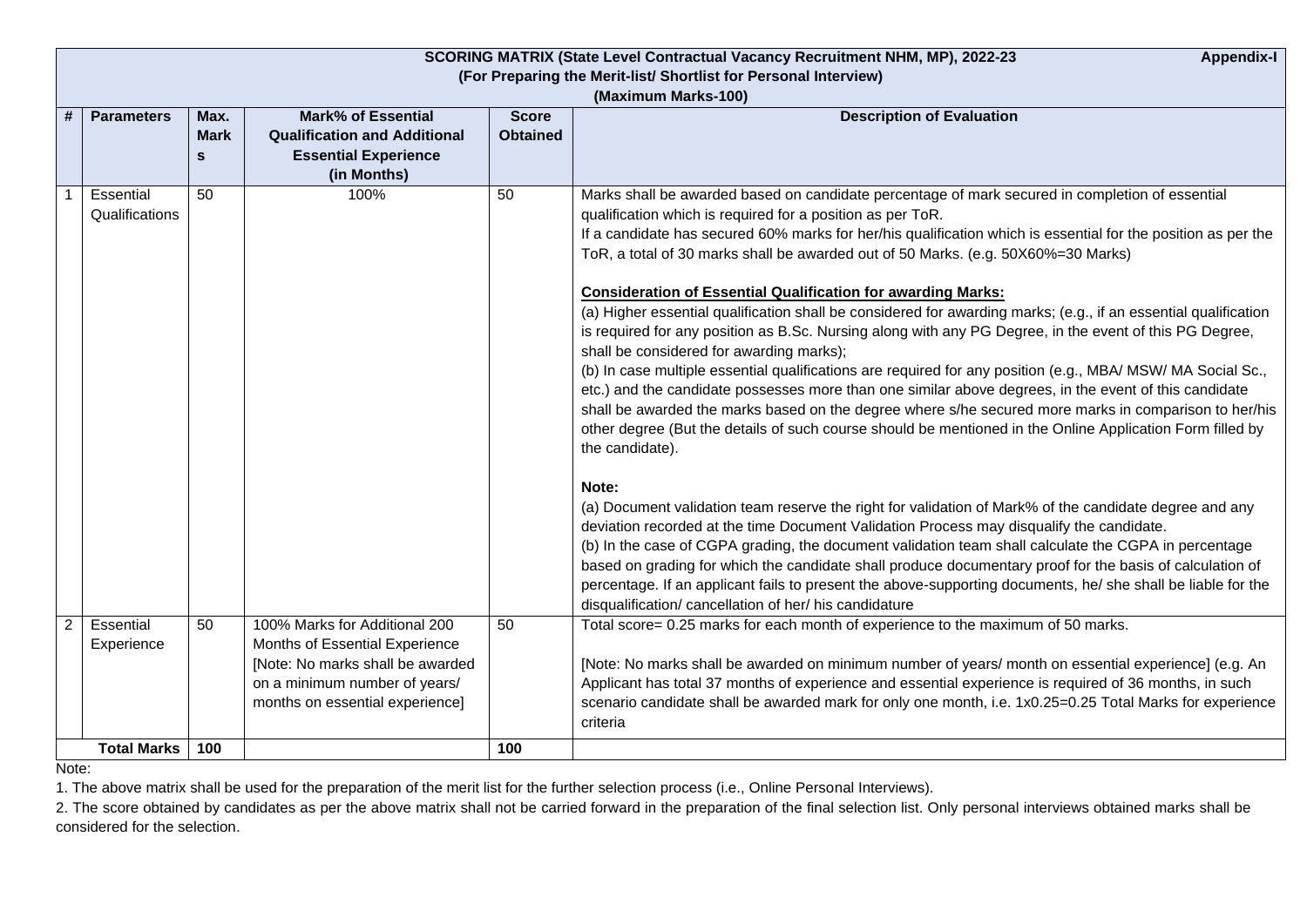## **1. Consultant FPLMIS (Supply Chain Management)**

The **Consultant FW (Supply Chain Management)** shall work under the supervision of the State **FP nodal officer** and support the roll out and implementation of **FPLMIS**.

#### **Job Responsibilities: -**

(1) Supporting the implementation and roll out of FPLMIS, including the establishment of a comprehensive data collection and reporting system;

(2) Coordinate with GOI MoHFW for the FP commodities requirement from the state office;

(3) Prepare yearly facility wise micro plans for the roll out of FPLMIS till ASHA level;

(4) Develop Quarterly reports for the FPLMIS progress and achievements in the state;

(5) Timely assessment and monitoring of the State FPLMIS Store for indenting and issuing of FP commodities to the divisional office;

(6) Regular monitoring and follow up with divisional, district and facility store keepers for ensuring supplies of commodities till village level;

(7) Regular field visits to provide support for operationalization of FPLMIS at the district and sub-district levels;

(8) Conducting Induction and refresher trainings of the district and block level officials in FPLMIS on a timely basis;

(9) Continuous monitoring of the distribution of Family planning commodities at the public health facilities and correlation with the services provided at the facilities;

(10) Ensure effective management of the supply chain management system through regular capacity building of State, divisional and district storekeepers;

(11) Management of supply chain for various Family Planning commodities up to the last mile, establishment of an integrated monitoring system for the same;

(12) Carry out any other program related activities as directed by the supervisor.

## **2. Consultant FPLMIS (FPLMIS & FPIS)**

#### **Job Responsibilities:**

The **Consultant- FPLMIS&FPIS** shall work under the supervision of the State FP nodal officer and support the roll out and implementation of **FPLMIS and FPIS**.

(1) Supporting the implementation and roll out of FPLMIS, including the establishment of a comprehensive data collection and reporting system;

(2) Coordinate with GOI MoHFW for the FP commodities requirement from the state office

(3) Prepare yearly facility wise micro plans for the roll out of FPLMIS till ASHA level;

(4) Analyze quarterly reports for the FPLMIS progress and achievements in the state;

(5) Timely assessment and monitoring of the State FPLMIS Store for indenting and issuing of FP commodities to the divisional office;

(6) Regular monitoring and follow up with divisional and district store keepers and supply management of Family planning commodities till village level;

(7) Regular field visits to provide support for operationalization of FPLMIS at the district and sub-district levels;

(8) Continuous monitoring of the distribution of Family planning commodities at the public health facilities and correlation with the services provided at the facilities;

(9) Carry out the implementation of Family planning Indemnity scheme in the state,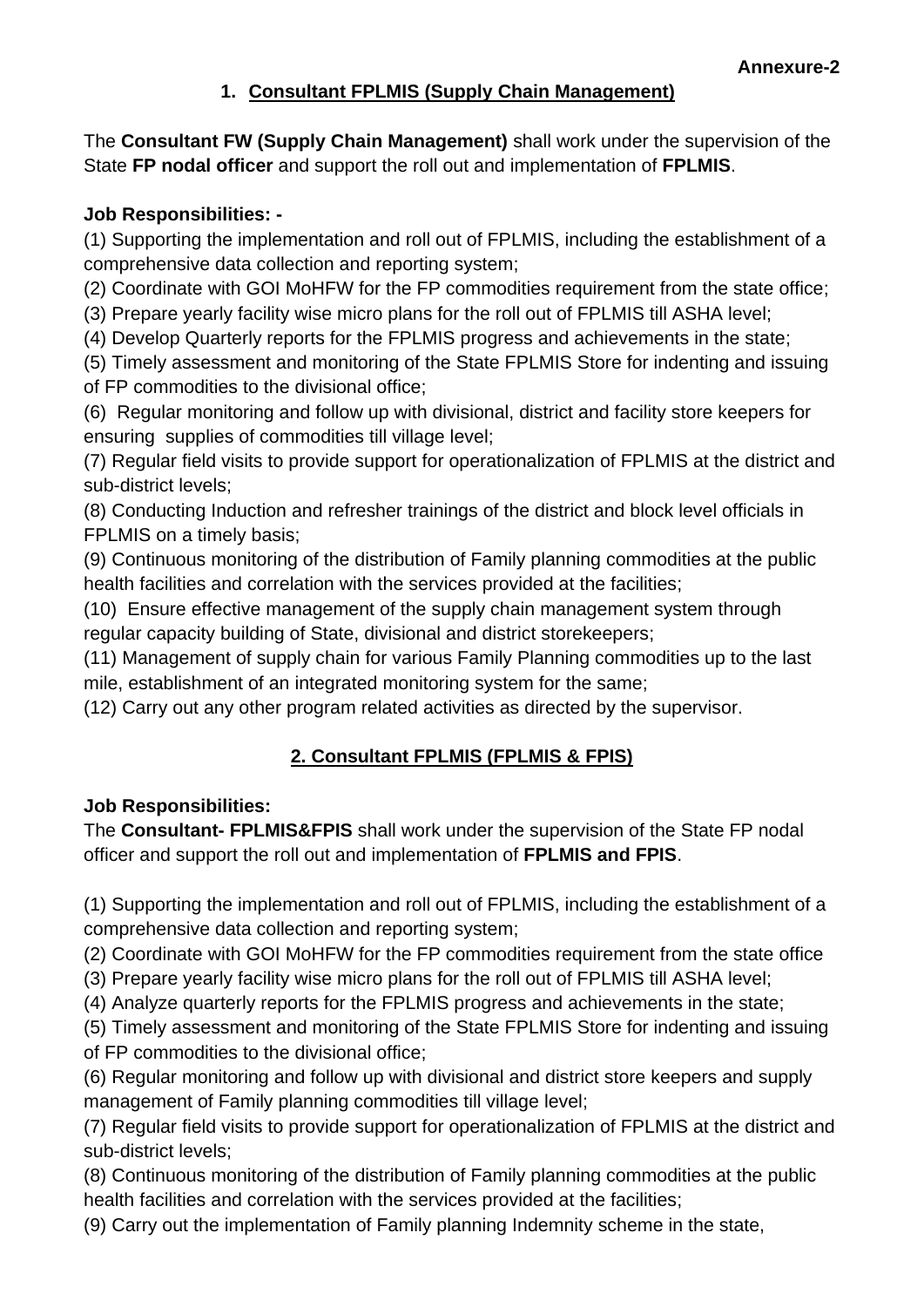monitoring of the Indemnity cases and ensure timely submission and disbursal of cases; (10) Regularly update the database for the trained clinical FP service providers posted at the public health facilities in the state;

(11) Monitoring of the long-acting reversible contraceptive service provision at the public health facilities and monitoring the achievements in coordination with the district officials; (12) Carry out any other program related activities as directed by the supervisor.

# **3. Contractual Female CLMC Manager**

#### **Job Responsibilities:**

(1) Overall supervision of functioning of CLMC with specific focus on Quality Assurance for processes such as donor screening, milk expression, milk pasteurization. microbiological surveillance, safe storage, dispensing of milk as per protocols.

(2) Shall conduct checks as per protocol to ensure pasteurized milk is without contamination, wastage, adulteration, pilferage etc.

(3) Supervise the working of Lactation support staff and monitor daily duty in PNC ward. paediatric ward. SNCU including KMC ward for providing lactation counseling to mothers. May also volunteer to interact with beneficiaries and do counseling as and when required.

(4) Facilitate organization of counseling hours, group activities, seminars/workshops and other activities for widespread sensitization on importance of donor human milk.

(5) Shall be responsible for maintaining records and equipment maintenance and submission of timely reports to the State Office as stipulated.

(6) Strictly observe medical ethics and ensure neither there is sale nor pilferage of stored human milk in the Lactation Management Centers.

(7) Shall indent supplies and ensuring availability of supplies on regular basis.

(8) Be a custodian of CLMC operational protocols. Ensure Standard Hygiene Protocol in CLMC

(9) Be a link between networking hospital and CLMC and ensure safe, aseptic transportation as well as handling of Donor Human Milk.

(10) Ensure on site capacity builing of Lactation support staff of CLMC and link hospitals for motivating mothers for DHM as well as its proper handling under aspetic conditions.

(11) Conduct regular monitoring and evaluation of the CLMC as per scheduled checklist and address any aps through re-trainings, etc.

(12) Be a representative of CLMC at all internal and external forums and advocate for exclusive breast feeding and implementation of IMS Act in the facility.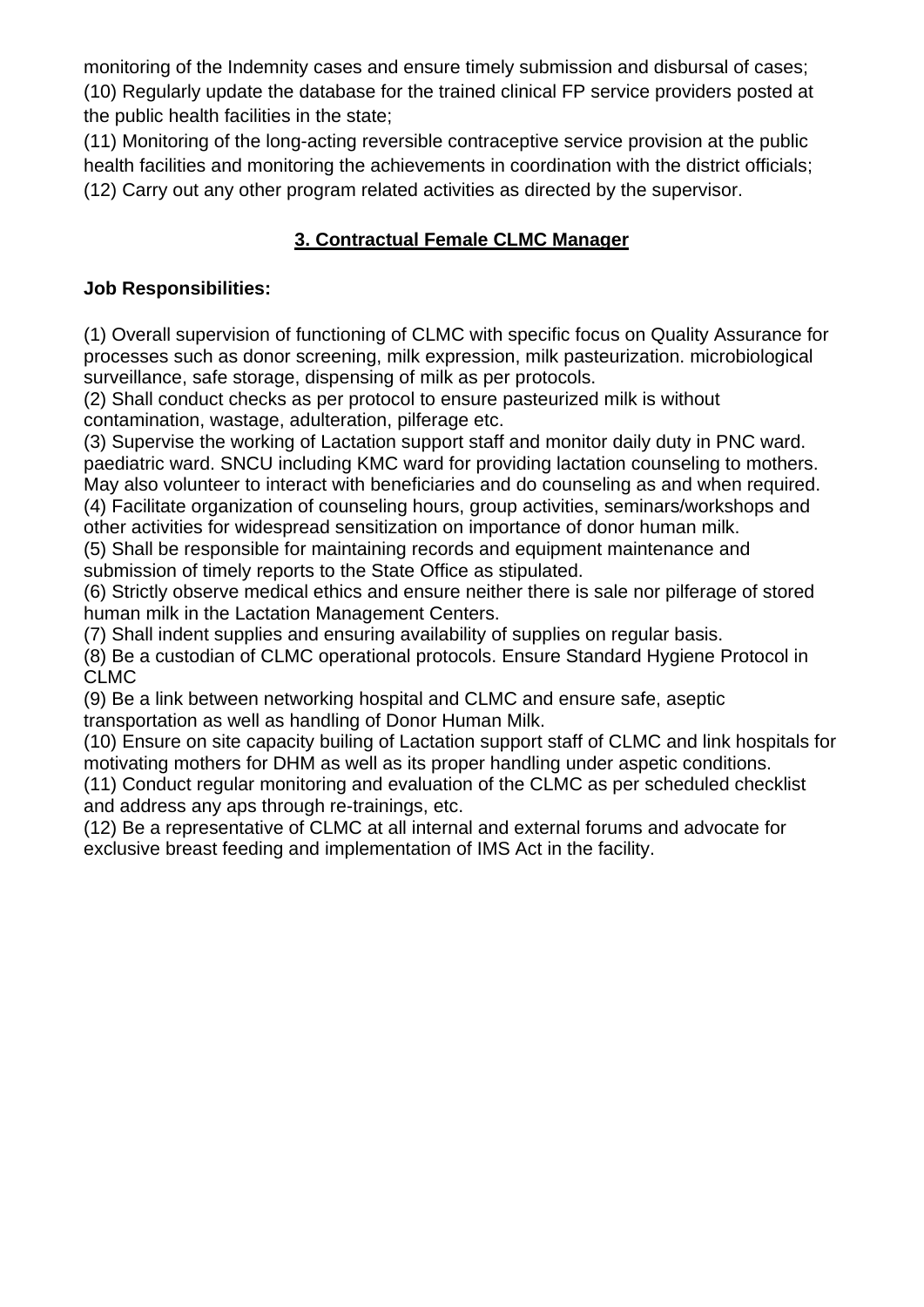#### **INSTRUCTIONS FOR FILLING ONLINE APPLICATION FORM**:

**Online Job Application Form** is spread over different sections designed to obtain information related to the candidate's **Personal Profile**, **Educational Qualification**, **Experience**, **Image, Signature** and **Essential Documents Upload, Preview of Application** before submission and **Submit Application**.

Before filling up the **Online Job Application Form**, candidates are advised to go through the relevant advertisement and other details available on [www.sams.co.in](http://www.sams.co.in/) or www.nhmmp.gov.in

#### **(A) PROCEDURE AND STEPS TO BE FOLLOWED TO SUBMIT ONLINE APPLICATION FORM**

The application will be submitted online through the URL [https://sams.co.in](https://sams.co.in/) (Online submission of application shall start from **February 21, 2022**)

**STEP-1:** Click on the "NEW REGISTRATION" button to fill up the Registration Form.

If you are already a registered user, click on the "**ALREADY REGISTERED"** button and enter **Login ID** & **Password** to proceed.

**STEP-2:** After submission of the Registration Form, candidates need to validate their registration by putting their RMN (Registered Mobile Number) as it is indicated above. Applicants are requested to keep their User ID (which is RMN) and password in safe custody.

**STEP-3:** Keep ready following documents before starting to fill the online Application Form:

- (i) Profile Image (Candidates recent photograph)
- (ii) Candidate's Signature Image
- (iii) 10<sup>th</sup> Certificate
- (iv)  $12<sup>th</sup>$  Certificate
- (v) Essential Qualification Documents
- (vi) Essential Experience Documents [In case of current employment, candidates may upload their appointment letter and last three months' salary details instead of experience certificate]
- (vii) Domicile Certificate (if required)
- (viii) Caste Certificate (if required)
- (ix) PH Certificate (if applicable/ required)

 $(x)$  Other Required/ mandatory documents (As per the requirement of the position which is mentioned in the online form)

#### **Note- The required/ mandatory documents should be uploaded in .jpeg, .jpg, .pdf or .png format in the relevant sections of the online application form. The maximum size of the file/photo/ documents should not exceed 1 MB.**

**STEP-4:** After successful registration, the applicant can log in to apply for the position. After login "**JOB DASHBOARD**" will be opened. The applicants can view position name, no. of vacancy, etc. "**JOB DASHBOARD**" section. (*Applicants are requested to read and understand the eligibility criteria for the post they*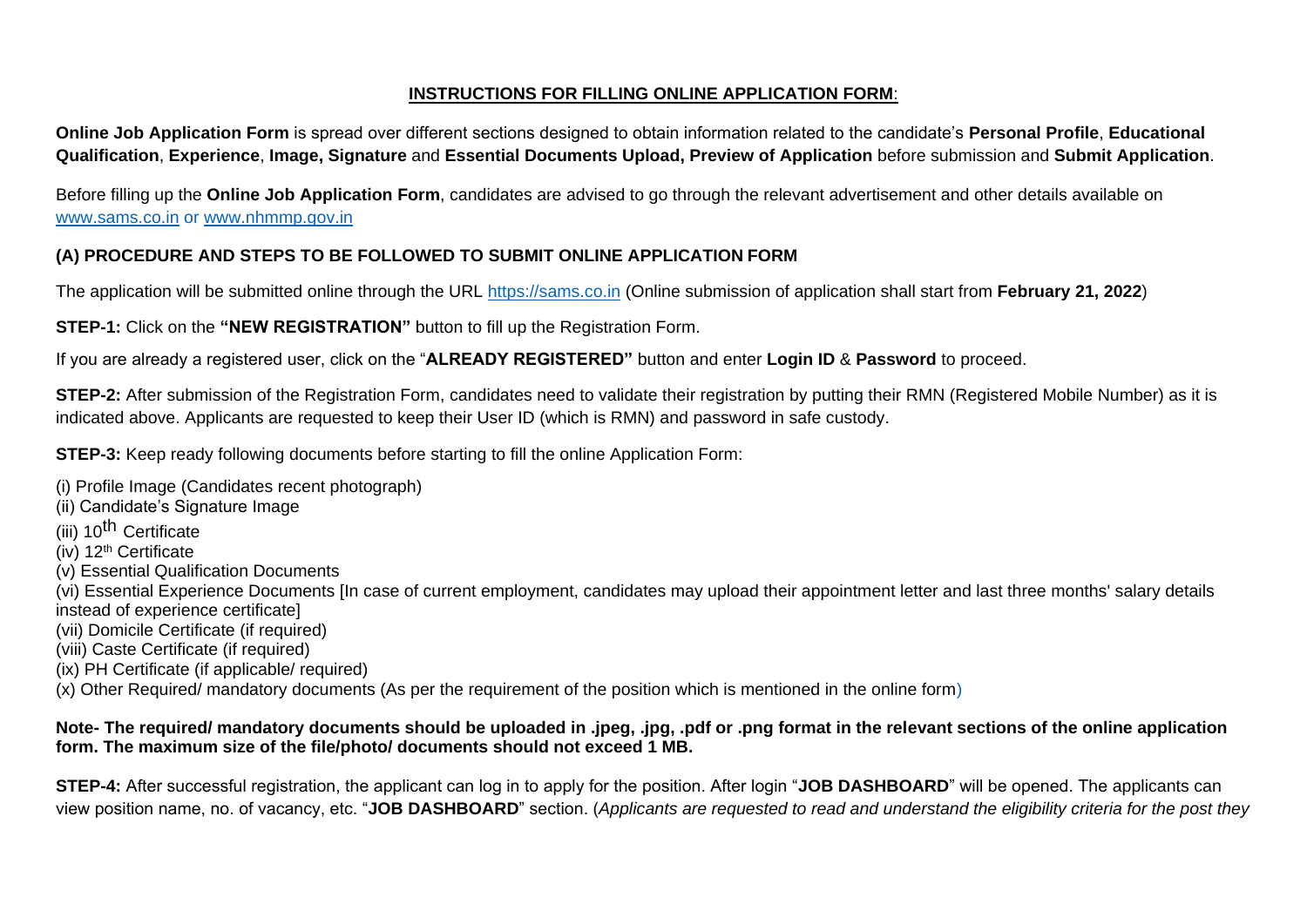*are applying for*).

**STEP-5:** Click on the "आवेदनकरें**/ Apply Now"** button to apply for the position you are eligible and wish to apply. **STEP-6:** Once you click on the "**आवेदनकरें/ Apply Now"** button following sections will appear in the Application Form.



**STEP-7:** Please complete the **PERSONAL SECTION** and click on the "**SUBMIT & PROCEED TO NEXT"** button.

**STEP-8:** Please complete the **QUALIFICATION SECTION** and click on the "**SUBMIT & PROCEED TO NEXT**" button.

**STEP-9:** Please complete the **EXPERIENCE SECTION** and click on the "**SUBMIT & PROCEED TO NEXT**" button.

**STEP-10:** Please upload the required image and documents in the **IMAGE & DOCUMENTS SECTION** and click on the "**SUBMIT & PROCEED TO NEXT**" button.

#### **FINAL STEP:**

- After filling in all the details, there is a provision for reviewing the details which applicants have filled in the Application Form by clicking on the "**Preview Application**" button before final submission. The preview page will display all the details that Applicants have mentioned in his/ her application form.
- Applicants are advised to go through all the details filled for the position carefully and attentively, as, after the final submission of the application form, the applicant shall not be able to edit and/or resubmit the application again.
- Before final submission of the online Application Form, applicants are required to read the declaration given on the website carefully and provide their consent on it, failing which the applicant won't be able to complete registration. The applicants must check the details carefully before the final submission of the application form.
- Once Applicants are sure about the details filled by them in the application form, they can click on the "**Confirm & Submit Application**" button for the final submission of their applications.
- After successful submission of the Application Form, the applicant will receive an SMS on his/ her RMN (Registered Mobile Number) containing the application reference no, which can be used for future reference.
- Applicants can now print/download their application form for their further reference.